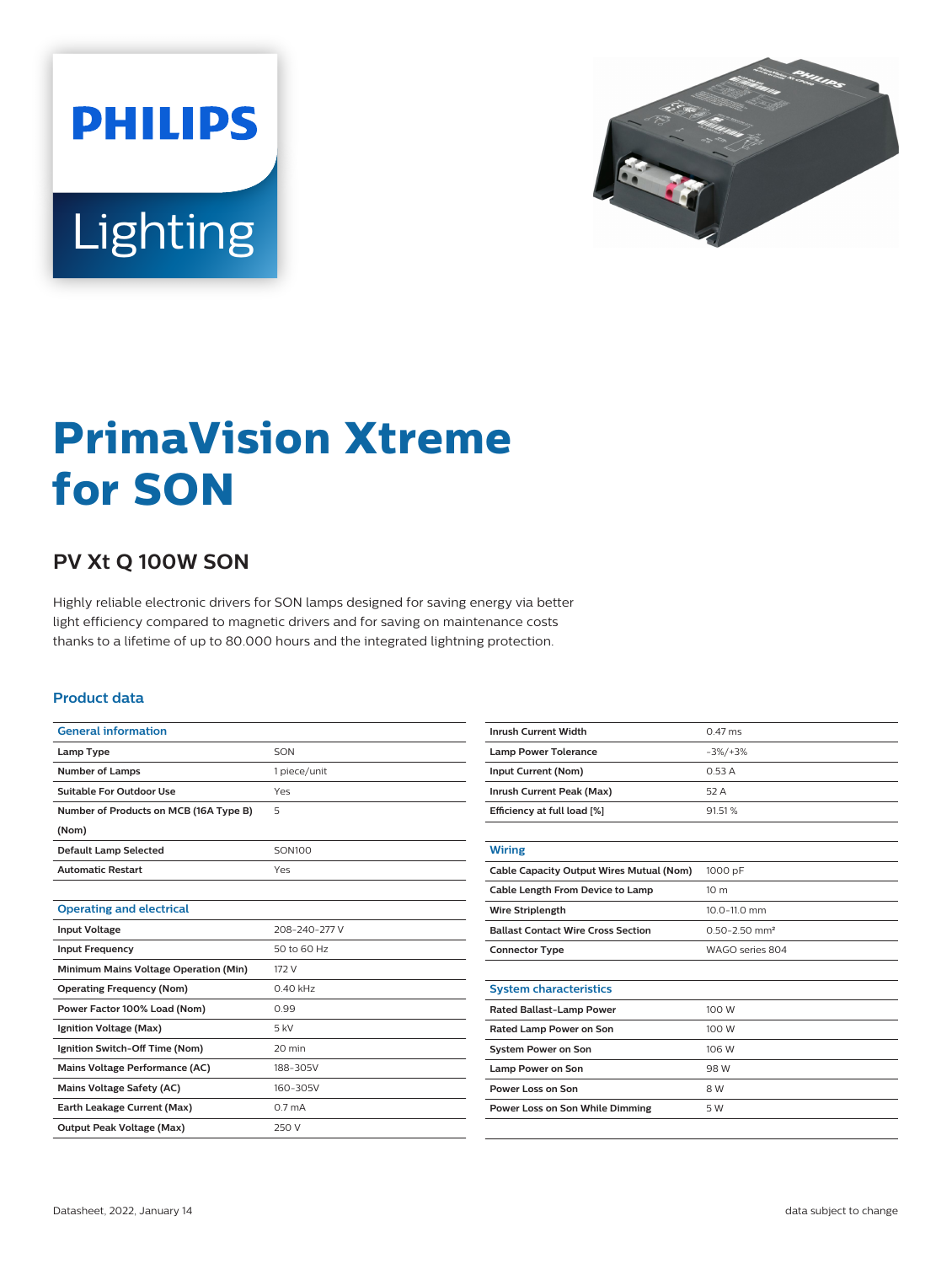### **PrimaVision Xtreme for SON**

| <b>Temperature</b>                            |                                          |  |  |  |
|-----------------------------------------------|------------------------------------------|--|--|--|
| T-Ambient (Max)                               | 55 °C                                    |  |  |  |
| T-Ambient (Min)                               | $-30 °C$                                 |  |  |  |
| T-Storage (Max)                               | 55 °C                                    |  |  |  |
| T-Storage (Min)                               | $-30$ °C                                 |  |  |  |
| T-Case Lifetime (Nom)                         | 80 °C                                    |  |  |  |
| T-Case Switch Off (Min)                       | 92 °C                                    |  |  |  |
|                                               |                                          |  |  |  |
| <b>Controls and dimming</b>                   |                                          |  |  |  |
| <b>Programmable Lamp Settings</b>             | None                                     |  |  |  |
| <b>Pre-Set Integrated Controls</b>            | None                                     |  |  |  |
| <b>Programmable Dimming Options</b>           | None                                     |  |  |  |
| <b>Control Input Protection</b>               | Yes (Basic insulation)                   |  |  |  |
| <b>Regulating Level</b>                       |                                          |  |  |  |
|                                               |                                          |  |  |  |
| <b>Mechanical and housing</b>                 |                                          |  |  |  |
| Housing                                       | Q                                        |  |  |  |
|                                               |                                          |  |  |  |
| <b>Approval and application</b>               |                                          |  |  |  |
| <b>Surge Protection (Common/Differential)</b> | EN61547 (L-L 2kV, L-G 4kV), 10 kV TIL    |  |  |  |
| <b>IP Classification Luminaire</b>            | 34                                       |  |  |  |
| <b>Active Temperature Protection</b>          | Yes                                      |  |  |  |
| EMI 9 kHz  300 MHz                            | CISPR 15 ed 7.2                          |  |  |  |
| EMI 30 MHz  1000 MHz                          | CISPR15 Edition 7.2                      |  |  |  |
| <b>Safety Standard</b>                        | IEC 607, 609, 926, 928   No Standard for |  |  |  |
|                                               | HID Lamp drivers exists. Requirements in |  |  |  |

|                                           | these standards to be used if considered |  |  |  |
|-------------------------------------------|------------------------------------------|--|--|--|
|                                           | relevant for the product.]               |  |  |  |
| <b>Quality Standard</b>                   | ISO 9000:2000                            |  |  |  |
| <b>Environmental Standard</b>             | <b>ISO 14001</b>                         |  |  |  |
| <b>Harmonic Current Emission Standard</b> | IEC 61000-3-2                            |  |  |  |
| <b>Vibration Standard</b>                 | IEC 68-2-6 Fc (10-150Hz, 2G)             |  |  |  |
| <b>Bumps Standard</b>                     | IEC 68-2-29 Eb (10G/16ms)                |  |  |  |
| <b>Humidity Standard</b>                  | FN 61347-2-12 clause 11                  |  |  |  |
| <b>Approval Marks</b>                     | F-Marking CE marking ENEC certificate    |  |  |  |
|                                           | VDE-EMV certificate                      |  |  |  |
| <b>Hum And Noise Level</b>                | $<$ 30 dB(A)                             |  |  |  |
|                                           |                                          |  |  |  |
| <b>Product data</b>                       |                                          |  |  |  |
| Full product code                         | 871829169880700                          |  |  |  |
| Order product name                        | PV Xt Q 100W SON                         |  |  |  |
| EAN/UPC - Product                         | 8718291698807                            |  |  |  |
| Order code                                | 913700690666                             |  |  |  |
| <b>Numerator - Quantity Per Pack</b>      | 1                                        |  |  |  |
| Numerator - Packs per outer box           | 12                                       |  |  |  |
| Material Nr. (12NC)                       | 913700690666                             |  |  |  |
| Net Weight (Piece)                        | 0.820 kg                                 |  |  |  |

#### **Dimensional drawing**



| Product                                                           | - 61 |  |  |
|-------------------------------------------------------------------|------|--|--|
| PV Xt O 100W SON 4.5 mm 40.0 mm 150.0 mm 133.6 mm 90.0 mm 70.0 mm |      |  |  |